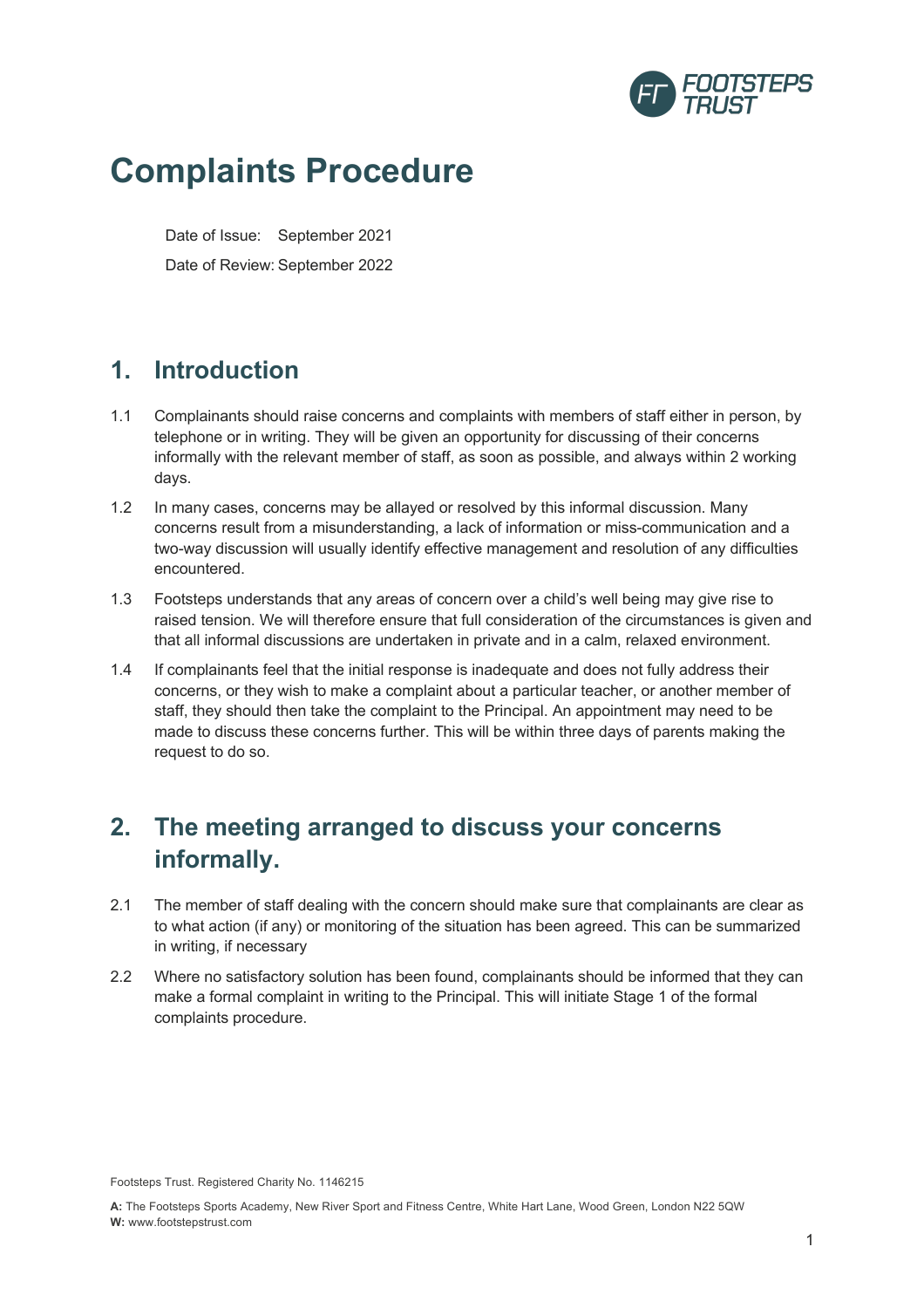## **3. Stage 1 – Complaint to the Principal for investigation**

- The Principal will acknowledge the complaint in writing within three working days of receiving it. In some cases the Principal will have already been involved in looking at the matter; in others it will be his/her first involvement.
- The Principal will consider providing an opportunity to meet with the complainant to supplement any information previously provided.
- If the complaint is against a member of staff the Principal will talk to the staff member against whom the complaint has been made.
- If necessary, the Principal will interview witnesses and take statements from those involved.
- The Principal will keep reasonable written records of meetings and telephone conversations, and the receipt of any other documentation relating to the complaint.
- Once all the relevant facts have been established, the Principal will produce a written response to the complaint. The Principal may wish to meet with the complainant to discuss/resolve the matter before confirming the outcome in writing.
- The written response will include a full explanation of the decision and the reasons for it. Where appropriate, it will include what action the school will take to resolve the complaint. This response, signaling the end of Stage 1 of the formal complaints procedure, will be completed within 10 working days of the receipt of the complaint. If Stage 1 cannot be resolved within this timescale, the complainant will be given a revised completion date within 10 working days of receipt of the complaint.
- The complainant will be advised that if they are not satisfied with the response and wish to take the matter further, they can do so, by writing to the Chair of the Trustees. This initiates Stage 2 of the formal complaints procedure.
- Footsteps will not pay financial compensation as a response to complaints, though may spend money on a relevant educational purpose (e.g. paying a fee for a repeat examination).

#### **4. Complaints against the Principal**

4.1 If the complaint is wholly or mainly about the Principal, which may be a response to the handling of an ongoing complaint, the Governing Body (Board of Trustees) should consider the complaint in accordance with Stage 2 of the procedure described below. However, before Stage 2 is instigated the Governing Body will invite the Principal to respond to the complaint in writing within ten working days, and inform the complainant of this step in the process. The Governing Body will send a copy of the Principal's response to the complainant who will be asked to indicate within five working days of its receipt, whether they are satisfied with it. If the complainant is not satisfied with the response to stage 2 of the formal complaints procedure described below.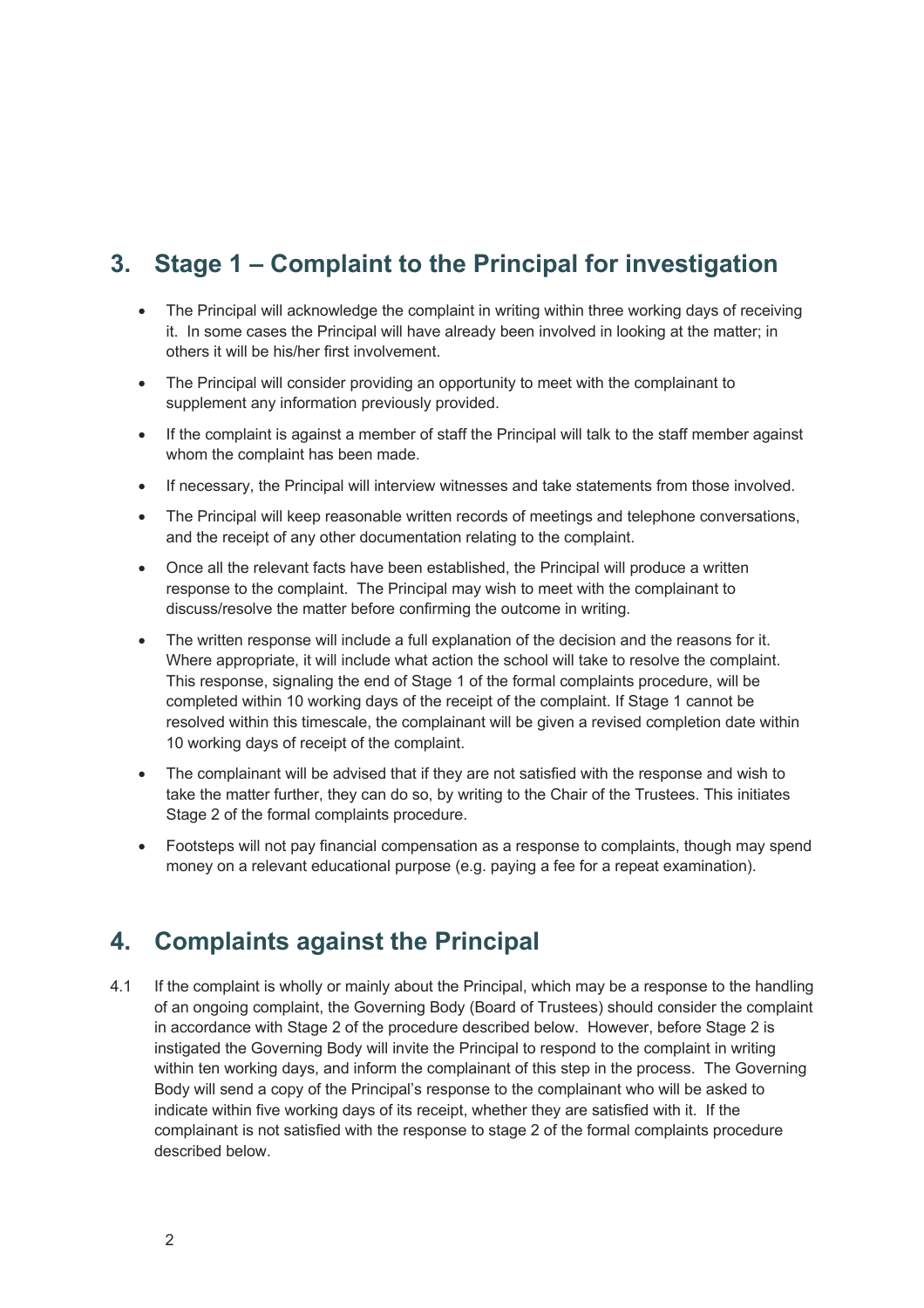

# **5. Stage 2 – Consideration by the Governing Body of a Complaint**

- **5.1** If the complainant decides to take the matter to Stage 2 by writing to the Chair of the Trustees, the Chair will write to the complainant to acknowledge the complaint within two school days of receipt. A copy of the acknowledgement and the written complaint should be sent to the Principal and the Clerk to the Governing Body. **If the complaint is about the Principal, a member of the Board of Trustees would deputise in this process.**
- 5.2 **Investigating the complaint**  shall require establishment of a committee of at least three people who were not involved in previous consideration of the complaint (hereinafter known as 'the panel'). One of the members of the panel will be independent of the management and running of the school which may require attachment of a panel member from outside Footsteps.
- 5.3 The panel will consider the complaint on the basis of the written evidence and set up a hearing to hear both parties` view. Members of the panel may also take evidence on their own initiative. The panel will follow the procedure set out below.
- 5.4 The Clerk/Chair of the complaints committee will write to the parent to explain how the review will be conducted. The letter will be copied to the Principal.
- 5.5 The Clerk/Chair of the panel will confirm the date of the meeting with the other panel members, Principal, and complainant. The hearing will be held within 15 working days of the instigation of Stage 2 of the formal complaints procedure.
- 5.6 The notification will inform the complainant of their right to be accompanied to the meeting by a friend/representative. The notification will also explain how the meeting will be conducted and of the complainant's right to submit further written evidence to the panel.
- 5.7 The Principal will prepare a written report for the panel to indicate his/her response to the complaint.
- 5.8 All relevant correspondence regarding the complaint will be circulated to the panel members, the complainant, and the Principal in advance of the meeting, while fullt observing its confidentiality.
- 5.9 If the Principal and/or the complainant wish to call witnesses, the agreement of the Chair of the panel should be obtained in advance of the meeting.
- 5.10 It is the responsibility of the Chair to ensure that the meeting is properly conducted within a nonintimidating and relaxed context.
- 5.11 The aim of the meeting should be to resolve the complaint and achieve reconciliation between the school and the complainant. However, at the end of the meeting the panel will need to issue a finding in writing either upholding or not upholding the complaint or upholding some parts and not others.
- 5.12 If either party wishes to introduce previously undisclosed evidence or witnesses, it is in the interest of natural justice to adjourn the meeting so that the other side has time to respond to the new evidence. Late evidence of witnesses should not be accepted unless there is a good reason for the lateness.

The meeting should allow for:

Footsteps Trust. Registered Charity No. 1146215

**A:** The Footsteps Sports Academy, New River Sport and Fitness Centre, White Hart Lane, Wood Green, London N22 5QW **W:** www.footstepstrust.com